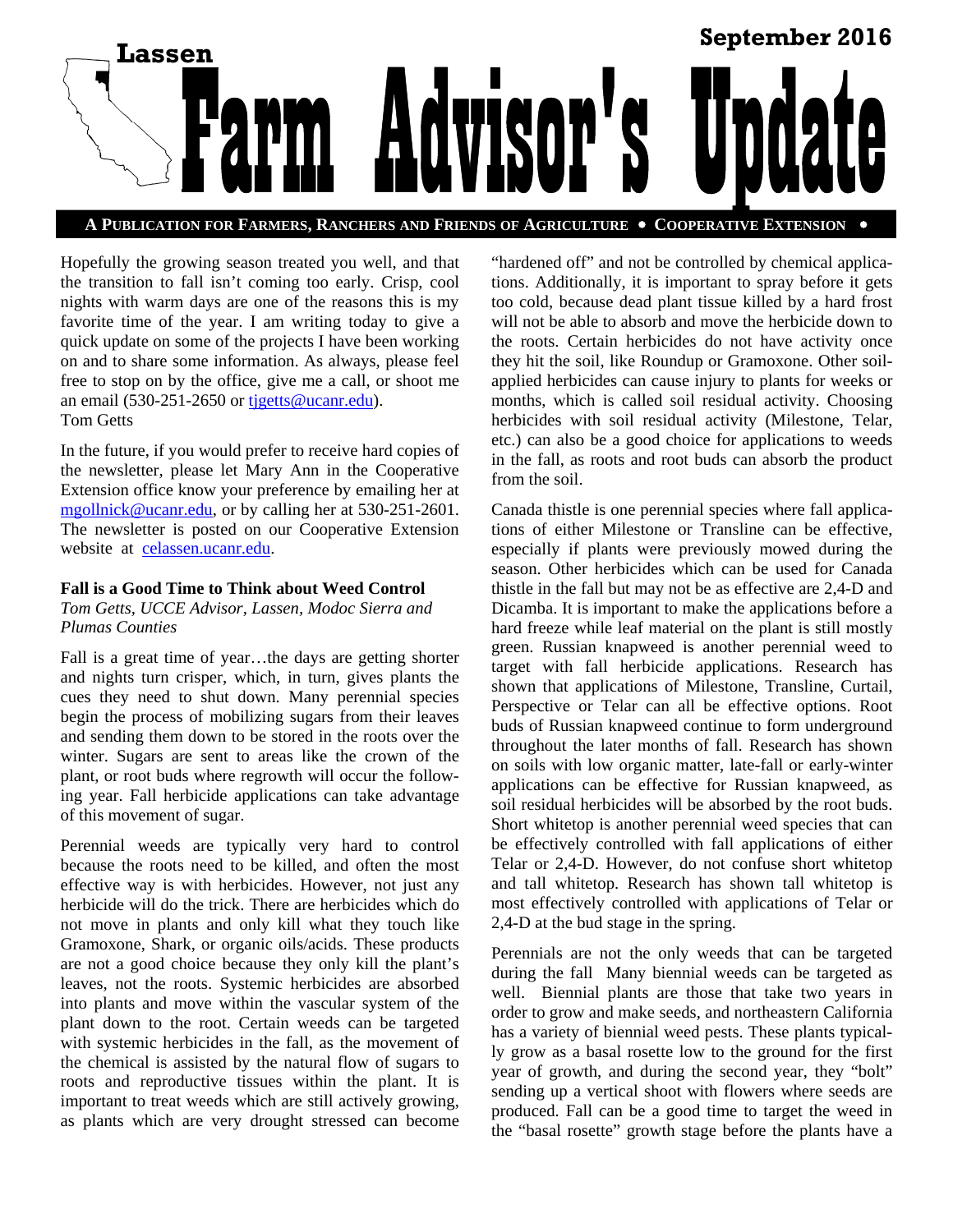chance to make seeds. Regardless if the plants are being dug or sprayed, they are easier to control when they are small. Finding these basal rosettes can be difficult because they are low to the ground. So one way to locate them is to look for the old dead plants from the previous growing season and you will find the basal rosettes around them. Scotch thistle, bull thistle, musk thistle, spotted knapweed, and diffuse knapweed, are some biennial weeds that can be targeted in the fall. Control of biennial plants can be as easy as severing the basal rosette



*Scotch Thistle Rosette* 

from the root with a sharp shovel. These plants will not sprout if no leaves are left attached to the root. In large patches, herbicides can be a more economical alternative for effective control of these biennial weeds. There are always too many things to do in the spring, so get out and control some of your weeds this fall!

#### **Cleaning and Winterizing Spray Equipment**

Based on the previous article, hopefully you have time to get out and kill some of your weeds this fall. It is important to maintain and winterize your equipment before winter comes, as equipment is expensive and well worth protecting. Maintaining equipment such as sprayers will help it last, but also ensures that it functions correctly when you need it again. If your sprayer is not properly stored, it might need repairing in the spring in order to function. Repairs take time, and could possibly lead to missing the optimal growth stage of the target pest during the busy spring season.

I have pulled together some general recommendations on sprayer winterization from various extension publications. However, manufacturers often have their own list of maintenance requirements. So, if you have your sprayer manual, follow that first.

With winter comes freezing temperatures and increased precipitation, which can cause wear on all equipment, especially if stored outside. Winterization of sprayers can help improve the life of equipment, and ensure functionality when you are going to be relying on it in the spring.

Cleaning the sprayer is the first step. Whenever working around pesticides, it is important to wear proper protective equipment (PPE), and this applies also when performing sprayer maintenance. It is important to know what types of pesticides you have used, because the label will tell you what PPE is required.

Next, rinse the sprayer. This includes spraying off the outside and then rinsing the tank and flushing the rinsate through the hoses and pump. When you rinse a sprayer out, multiple small rinses are better than one "full" rinse. Most labels indicate disposing of the rinsate by spraying it out on the site labeled for the pesticide application. Increasing nozzle size can help increase the speed of spraying out the rinsate.

After the sprayer is rinsed, it is important to clean the tank with a detergent. There are many commercial products available; however, household ammonia works well for many pesticides (1 percent solution). Fill the tank with water and add the chosen detergent. Agitate the solution and run the sprayer to flush the hoses and pump with the solution. Then let the solution stand in the system for a few hours. Spray the detergent solution through the boom after letting it sit. Next clean all nozzle screens and filters.

\*SU herbicides, such as Telar, will become more water soluble in high ph water after you add ammonia. Never mix chlorine bleach in sprayers which have been cleaned with ammonia or been used to apply fertilizers containing ammonia. Deadly chlorine gas can be formed by mixing chlorine bleach with any ammonia product!

Finally rinse the entire system again with clean water to remove the detergent from the sprayer. As you spray out the detergent rinsate, look for an irregular spray pattern. If you observe an irregular pattern, check your nozzles for wear, as nozzle orifices are one of the most important aspects of making accurate pesticide applications. Accurate applications are important to ensure you are not over or under applying expensive pesticides.

Now that the sprayer is clean, it is important to protect it against freezing temperatures. The idea behind winterization is to get all of the water out the pumps and lines to prevent damage. Antifreeze can be used to assist with this process. There are two types of antifreeze that can be used: automotive antifreeze and RV antifreeze. Both have their pros and cons. RV antifreeze can be somewhat corrosive to seals and pumps and can gel in extremely cold temperatures. However, RV antifreeze is cheaper and can be disposed of on the ground. Automotive antifreeze in not as corrosive to seals and pumps, but is more expensive and needs to be disposed of properly as it is poisonous to wildlife and humans.

Remove pressure gauges to store them inside over winter and put caps on their openings. Strainers, screens and nozzles can be removed. Cap all of the nozzles on the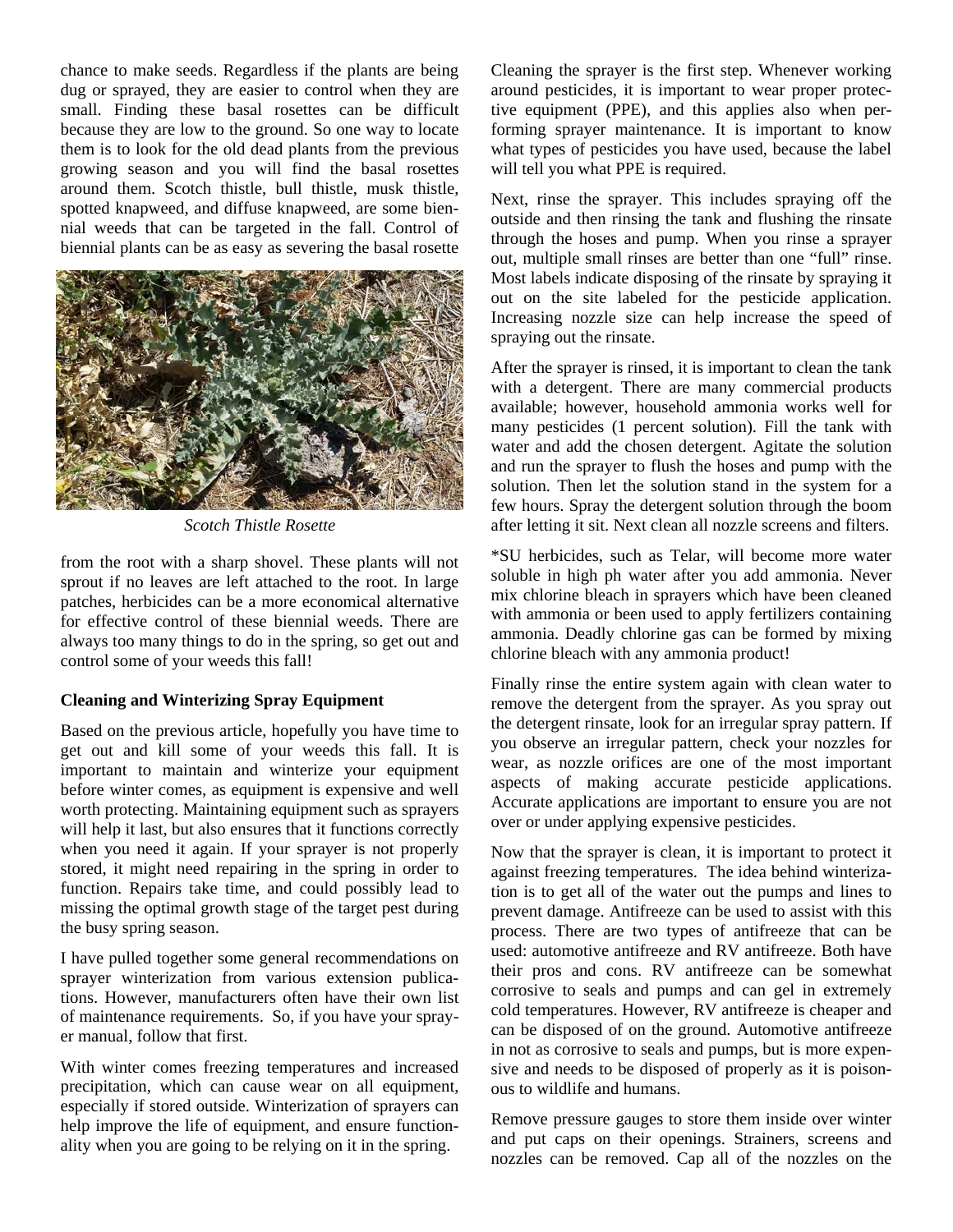boom except the ones on the ends (nozzle caps can be purchased cheaply from the nozzle manufacturers). Small metal parts can be stored in vegetable oil to prevent corrosion over the winter.



*Capped Nozzle* 

Fill the tank with a 50% solution of water and antifreeze (or according to label directions). Circulate this solution throughout the entire system to coat the inside of the pumps and hoses. Cap remaining nozzles once the boom is full of the solution (catch the antifreeze if automotive antifreeze is chosen). Leave the antifreeze solution within the pumps and hoses over winter to ensure things do not freeze. The idea of filling up the sprayer system with antifreeze is to remove all of the water and air within the system which could cause damage to the sprayer.

Now the sprayer should be ready to store for the winter.

# **Parker 3-Step: Digging Way Back in the Files for Range Trends**

# *By: Laura Snell, UCCE Range and Natural Resource Advisor, Modoc County*

As forests in Northern California prepare for forest plan revisions, land managers started thinking, what kind of long term range trend data do we have? That question has foresters across Northern California going way back in their files and to an old sampling method looking for answers.

In 1948, the USFS started implementing the Parker 3- Step method. This "new" method collected both quantitative and qualitative data and provided scores for resource conditions. Parker believed that range management was a "cooperative undertaking between the FS and livestock grazing permittees and both parties should take part in order to secure a better mutual understanding of just what has occurred." He saw a need for trend in range condition and the importance of using ecological knowledge in answering range problems.

The first step of the Parker 3-Step is to create permanent marked transects of 100 feet and read the plant composition and soil cover every foot using a ¾ inch loop. This loop is about the size of a small keyring. If vegetation covered over half of the ring, it was counted. There were 3-6 transects permanently placed in each ecological location. The second step is to summarize the field data for each location. This "scoring" of the site helps managers visually assess forage density and train the manager to assess the entire pasture or allotment based on the sampled site. The third step consists of two photographs, one of the general landscape and a close up of a 3'x 3'ground plot.

By the end of the 1950s, permanent Parker 3-Step plots had been established across USFS and BLM land across the Western US. When it came time to re-read the plots every decade, forests and districts offices varied in their commitment. Supervisors and regional directors changed and although some forests continue to re-read the Parker 3-step plots to this day, most offices stopped sometime in the 80s or switched to other sampling protocols.



*Frame Used for Sampling* 

This past summer, a crew of Farm Bureau, UCCE, and USFS staff ventured out to find the Parker 3-Step permanent transect lines on the Devil's Garden in Modoc County. Not sure of what they would find, they used pictures and old compass headings to find all 22 plots. Not all of the t-posts were found, but enough to find all of the permanent transects. Most of the t-posts had been in the ground for over 60 years. Eleven sites were chosen across the Devil's Garden to be re-read and re-established if they needed new markers. All of the sites were read using the original Parker 3-Step protocol and also a newer method called line point intercept.

Although this is only a preliminary look at the wealth of information that Parker 3-Step might provide, transects across grazing allotments in the Modoc, Klamath, and Lassen National Forests look promising. Next spring